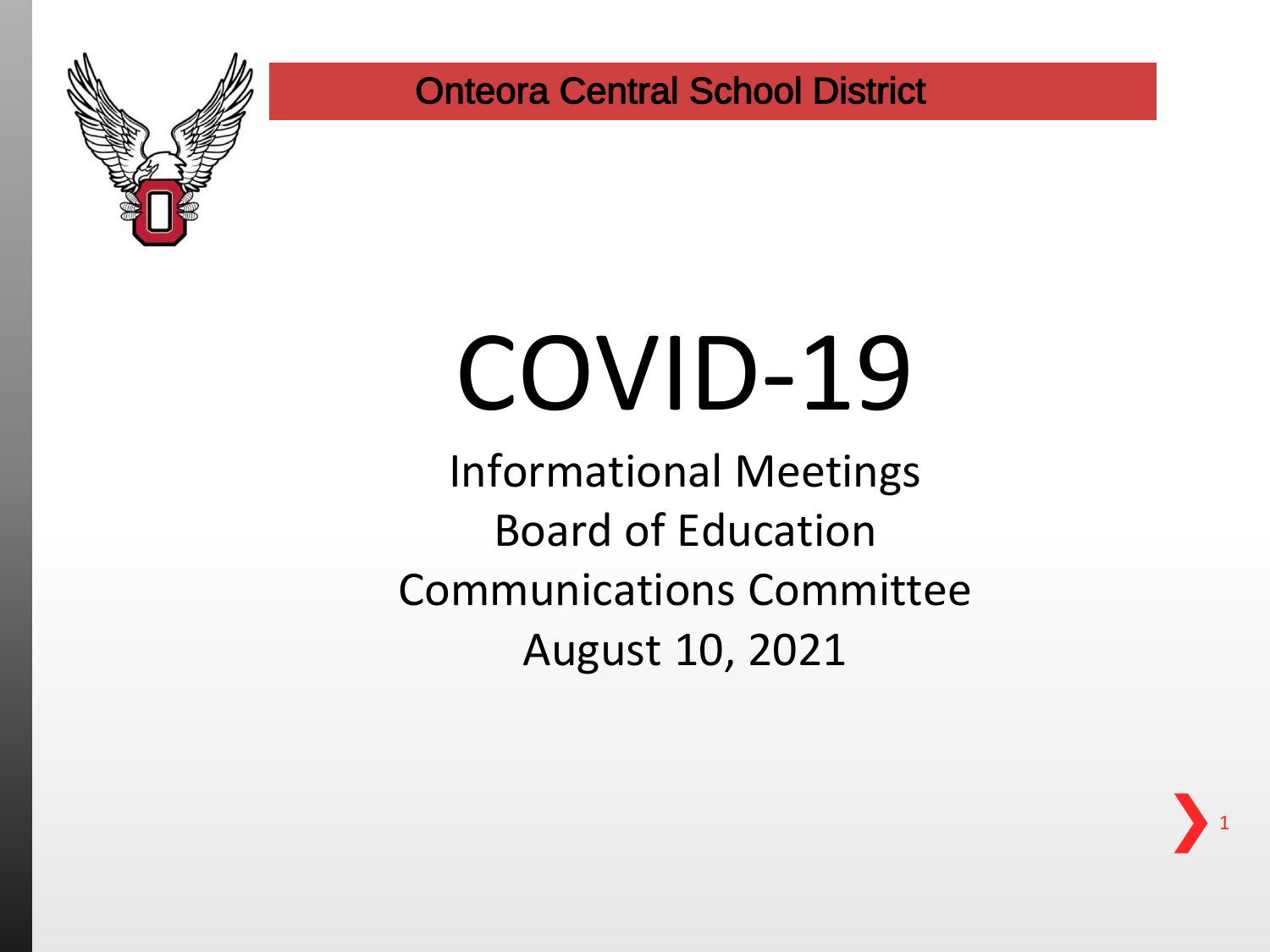

## Summary of the Regulatory Guidance Received by Public Schools to Date

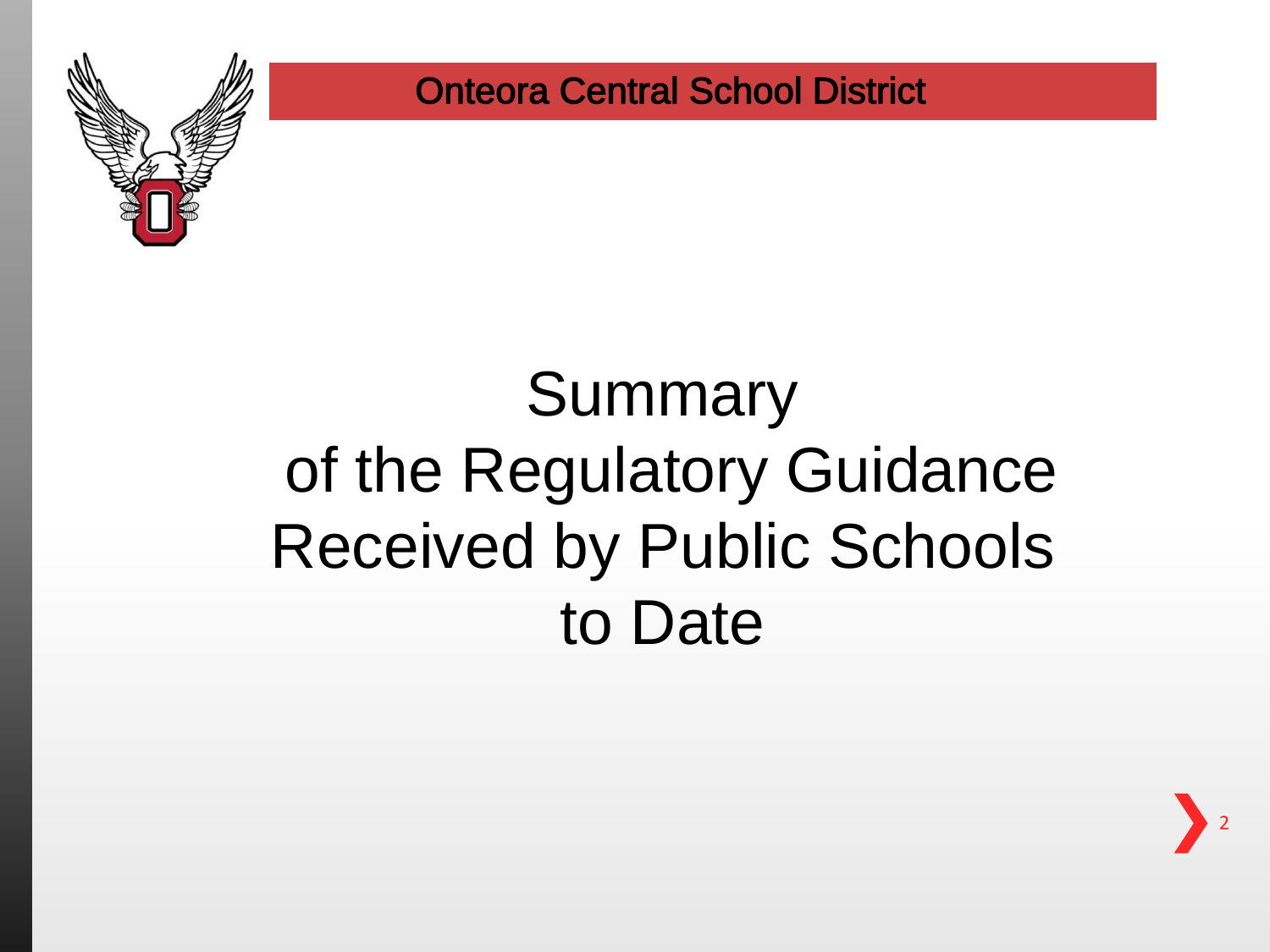

#### **New York State Education Department**

**(July 29 & August 10, 2021 Memos)** 

- **CDC Guidance should be the basis for preparing for the 2021-22 school year.**
- **Until further Information is received from the Governor's Office or the NYSDOH – districts should use the guidance from both the CDC & the AAP.**
- **Schools should be open for in-person teaching & learning & students should be in schools ( as allowed by public health officials- Overall goals are to keep students & staff safe & healthy and to maximize in-person learning/ teaching.)**

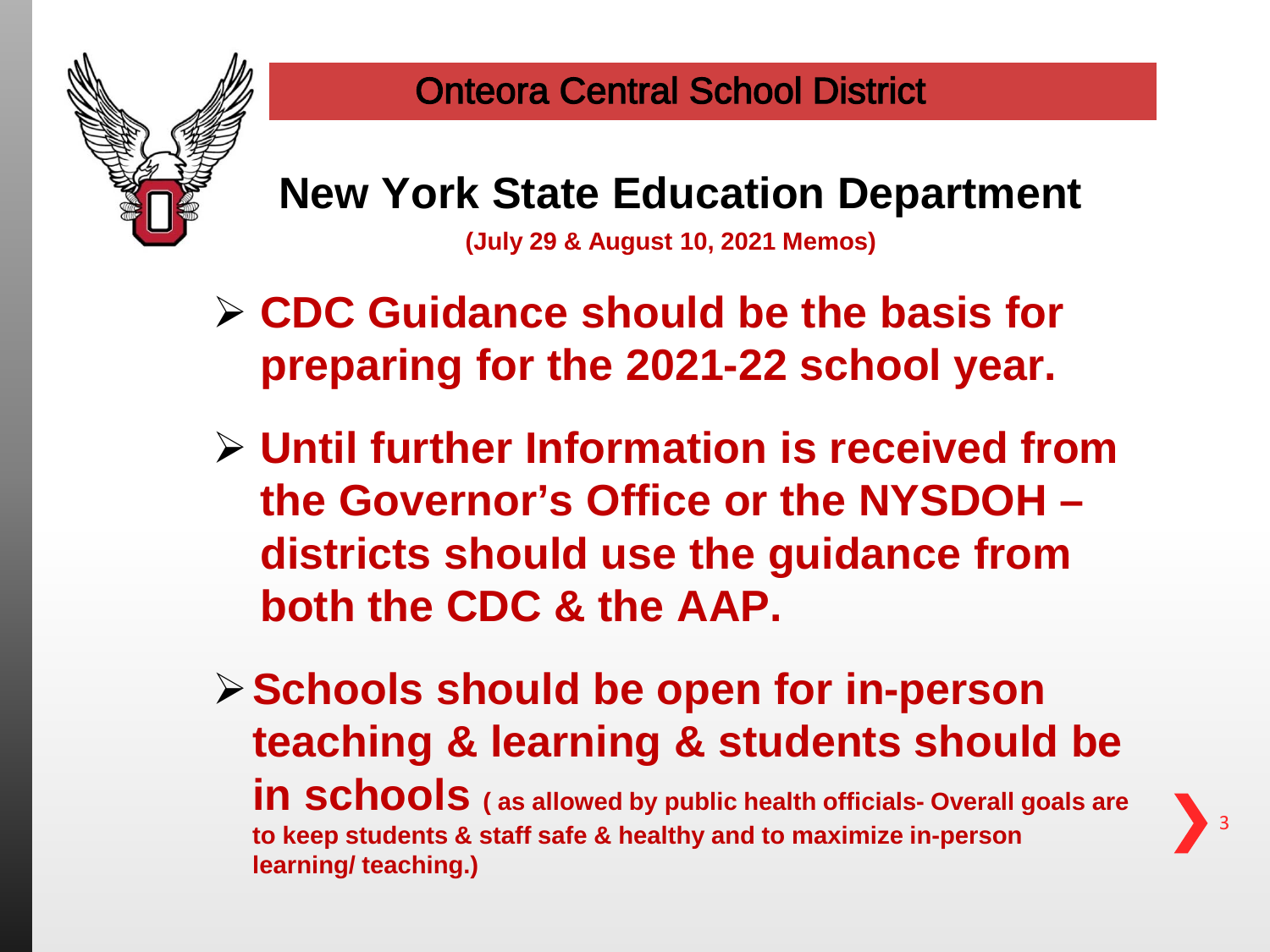

#### **New York State Education Department**

**(July 29 & August 10, 2019 Memos)** 

- **If schools are required to close (due to a declared public health emergency) schools must pivot to 100% remote instruction.**
- **Schools are not required to provide online/ remote instruction, but districts may work with students & families if it is deemed in the best educational interest of the student.**

4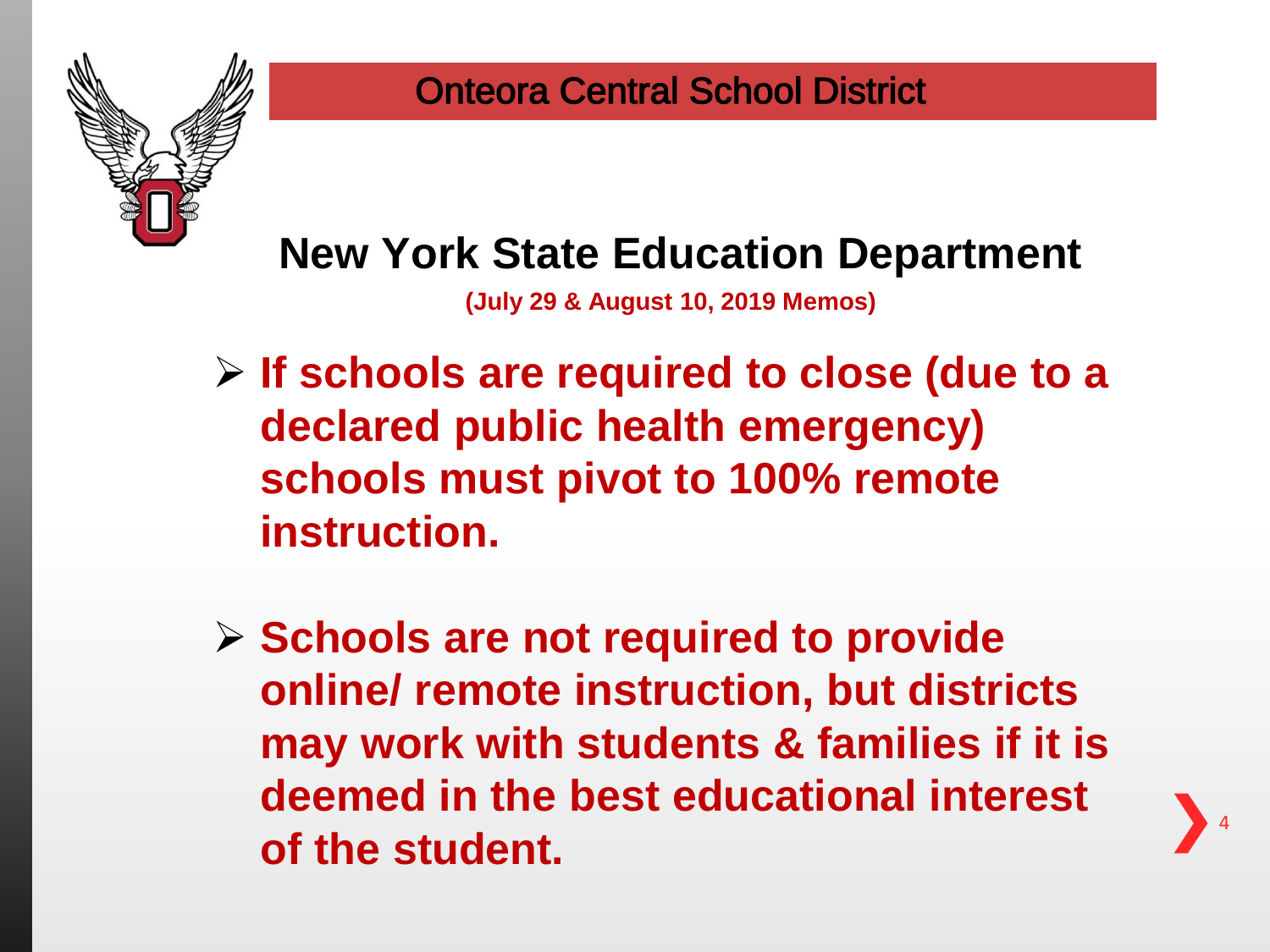### **New York State Education Department**

**(July 29 & August 10, 2021 Memo)** 

- **When considering on-line/ remote learning capacity schools consider doing this through cooperative agreements with other school districts or through BOCES.**
- **NYSED issued a second letter to NYSDOH reiterating the need for specific guidance for school openings on August 5, 2021. In the August 10th letter, SED indicated that they are in the process of developing summary guidance.**

5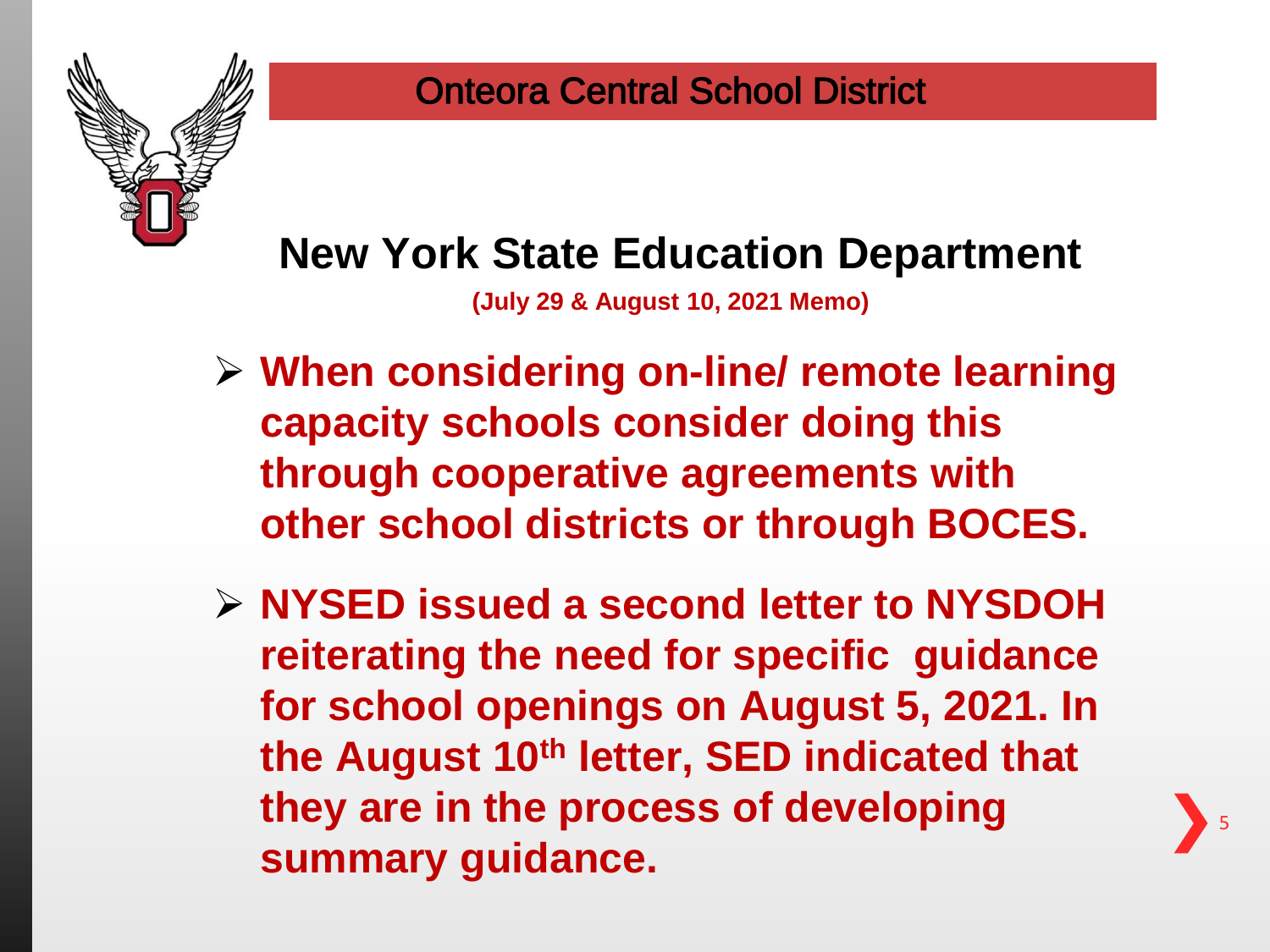





**(August 4, 2021)**

- **Students' safe return to in-person instruction is the priority for Fall 2021.**
- **Vaccination is the leading public health prevention strategy & promoting such can help schools safely return to in-person learning & other extra-curricular.**
- **In-door masking is required for all students, staff, teachers, & visitors (regardless of vaccination status.)**
- **Maintain 3 feet of social distancing between students within classrooms.**
- **If schools cannot fully re-open with 3 ft. schools should have multiple layers of other prevention strategies.**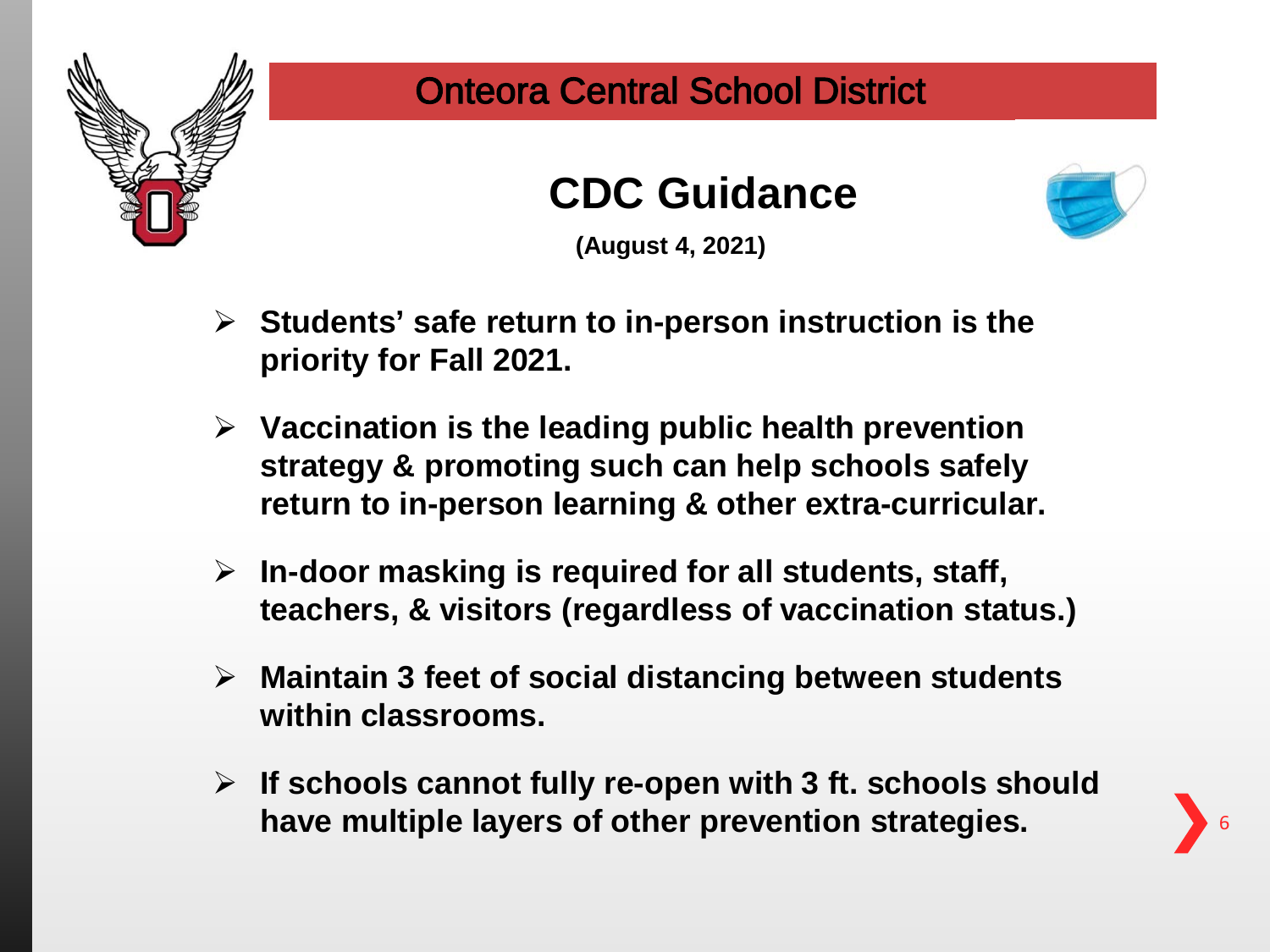

#### **CDC Guidance**



**(August 4, 2021)**

- **Multiple layers of other prevention strategies include:**
	- **Screening testing**
	- **Ventilation**
	- **Handwashing & respiratory etiquette**
	- **Staying home when sick & getting tested**
	- **Contract Tracing**
	- **Quarantine & isolation**
	- **Cleaning & disinfection**
	- **Students, staff should stay home when they have any signs of infectious illness (seek testing & care from a healthcare provider)**

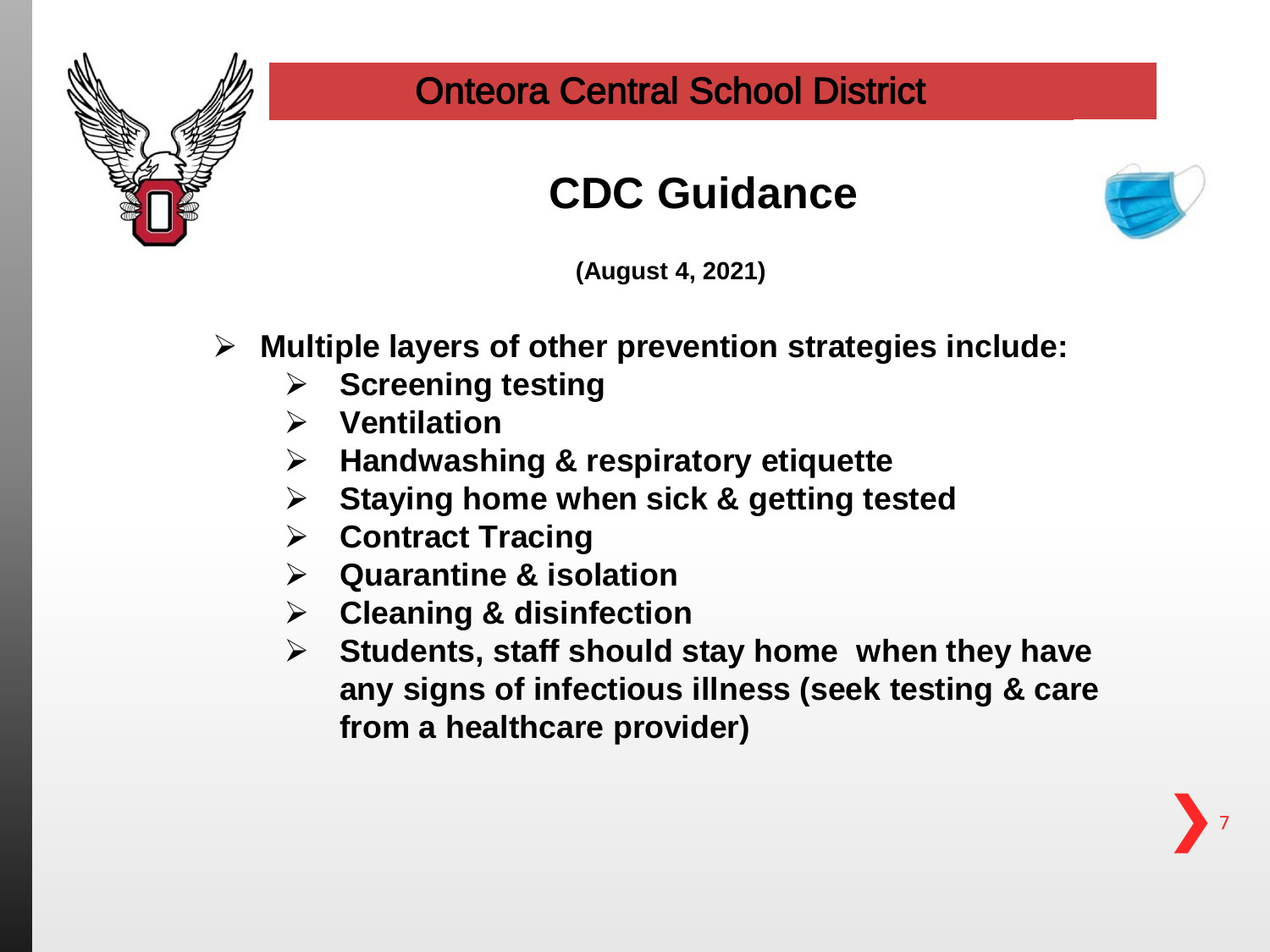

#### **CDC Guidance**



**(August 4, 2021)**

- **For schools with students under age 12 – Phoenicia, Woodstock, Bennett – implement layered prevention strategies.** 
	- **Masking**
	- **3 feet social distancing**
	- **Screening testing**
	- **Ventilation**
	- **Handwashing & respiratory etiquette**
	- **Staying home when sick & getting tested**
	- **Contract Tracing**
	- **Quarantine & isolation**
	- **Cleaning & disinfection**
	- **Students, staff should stay home when they have any signs of infectious illness ( seek testing & care from a healthcare provider)**

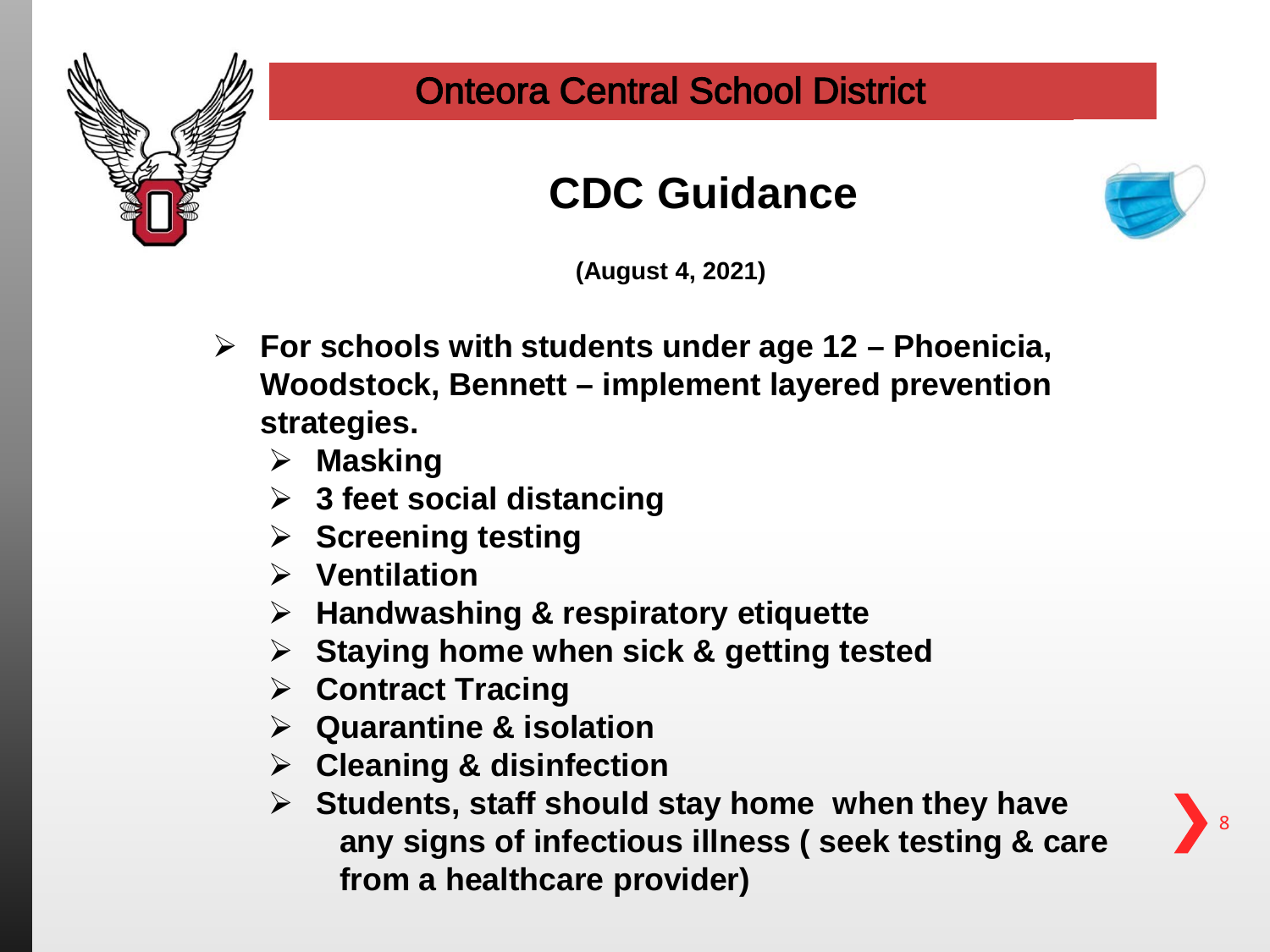

#### **AAP Guidance**



**(July 18, 2021)**

- **Same as CDC**
- **We have much more information about the virus at the opening of this school year than last.**
- **With return to school there needs to be continued focus on keeping all safe.**
- **With knowledge about low rates of in-school transmission when proper prevention measures are used, the benefits of in-person instruction outweigh the risks in almost all circumstances.**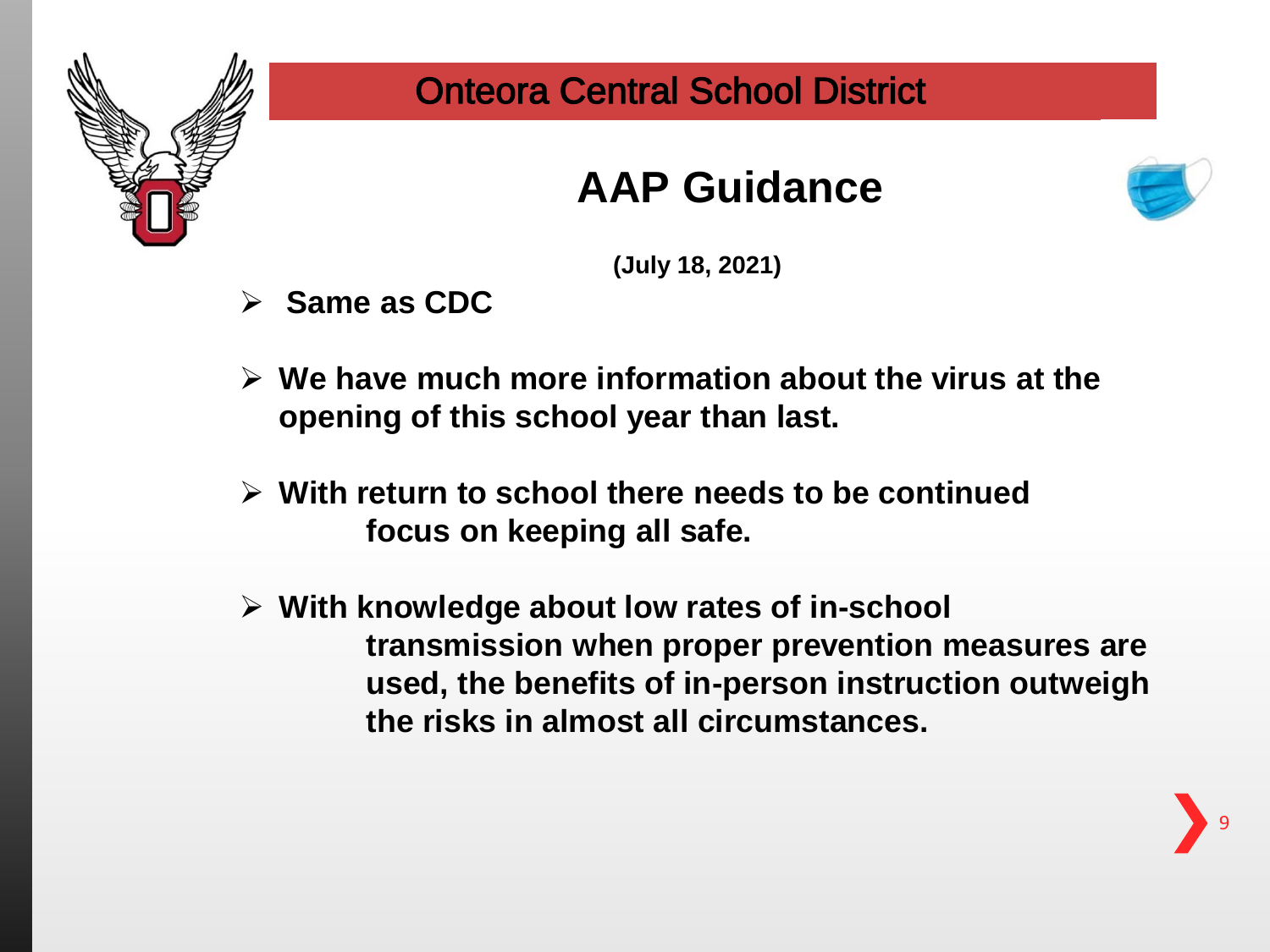

#### **AAP Guidance**

**(July 18, 2021) (cont'd)**



- **Remote learning highlighted the inequities in education, was detrimental to educational success of students of all ages & exacerbated the mental health crisis among children & adolescents.**
- **Everything must be done to keep all students in schools in-person.**
- **School districts must continue to take a multi-pronged approach / layers of protection which will make in-person learning safe & possible.**
- **Collaborating with Ulster County DOH & school superintendents to establish consistency to protect our community.**

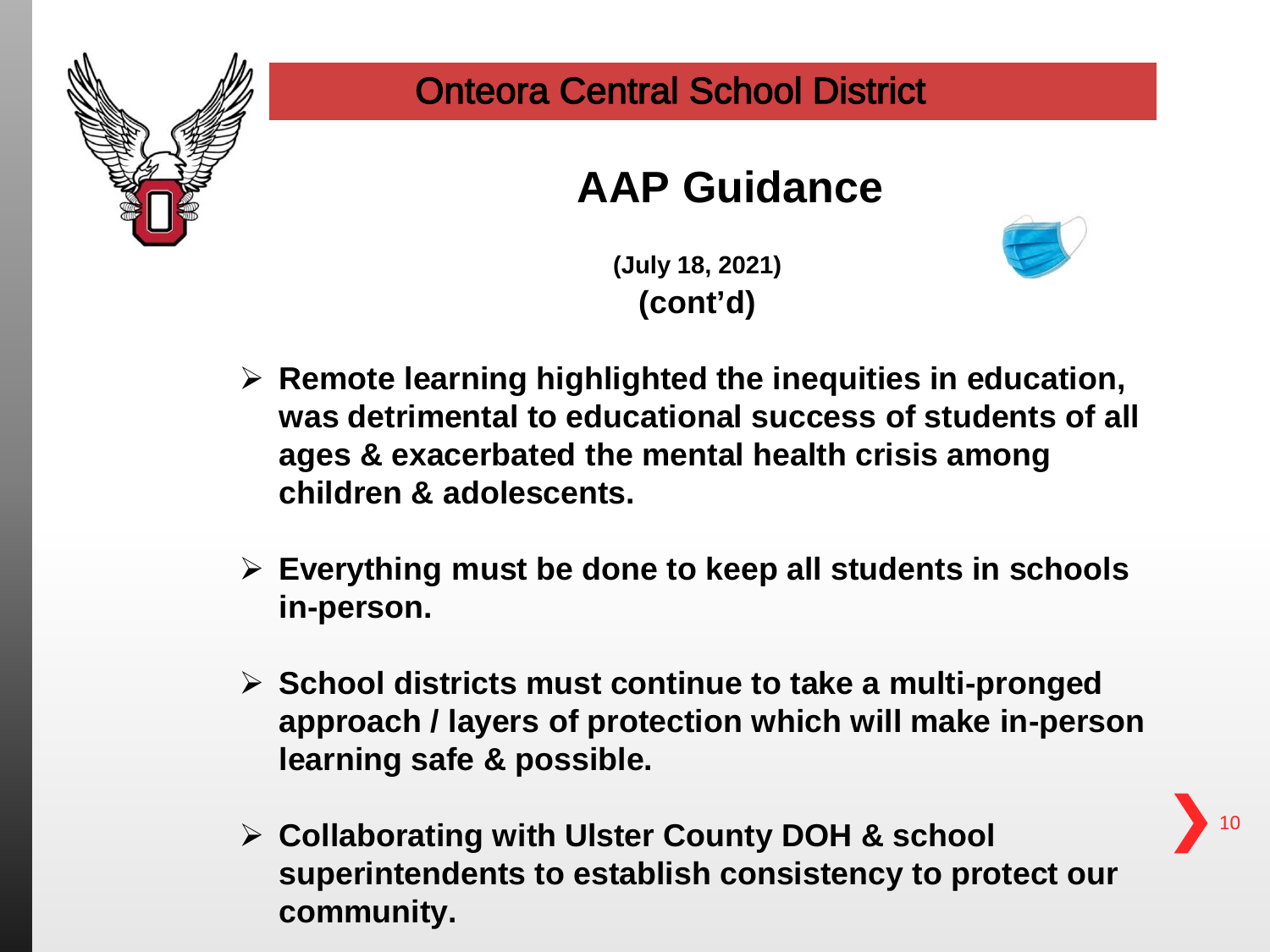

## **COVID -19 Vaccination Clinic**

#### **Middle / High School Gyms**

- The District is in the process of coordinating an on campus COVID-19 vaccination clinic for students aged 12 through 18, their families and the community – exact dates to be announced.
- For information on vaccinations through the County go to: [https://covid19.ulstercountyny.gov/vaccine](https://covid19.ulstercountyny.gov/vaccine-resource-center/)resource-center/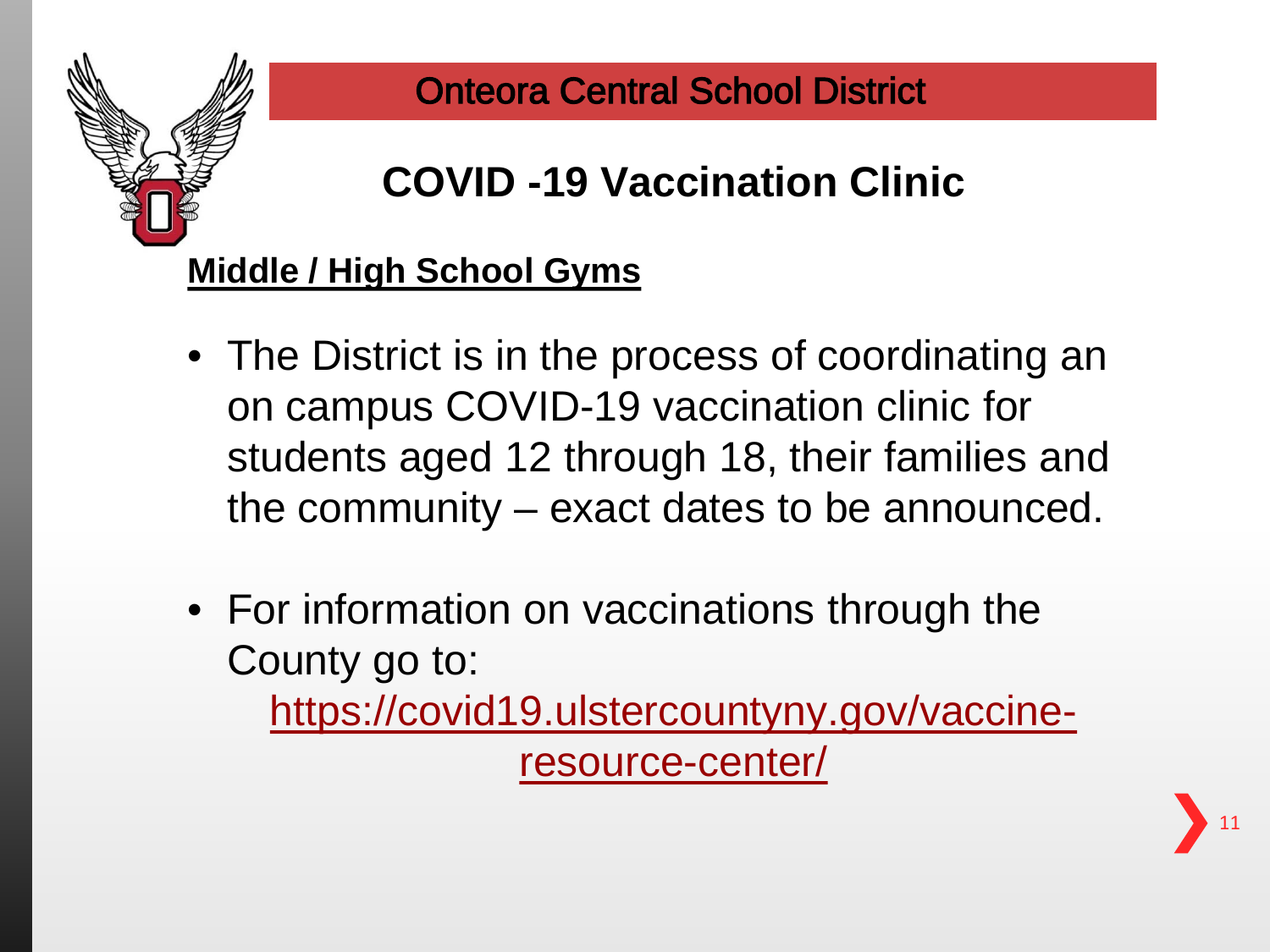

## **Operational Strategy for Opening of Schools 2021-22**

**(Through Phased Prevention) What We Know**

- **First day of school – September 8, 2021.**
- **Students are expected to attend five (5) days/ week.**
- **Goal/ first priority is the safety of our students and staff.**
- **Goal is to return to 100% in-person instruction.**
- **In case of school closures due to a declared public health emergency, our schools will pivot to 100% remote instruction.**

12

**(NOTE: All school openings must follow the latest NYSDOH/UCDOH, NYSED, CDC, AAP guidance.)**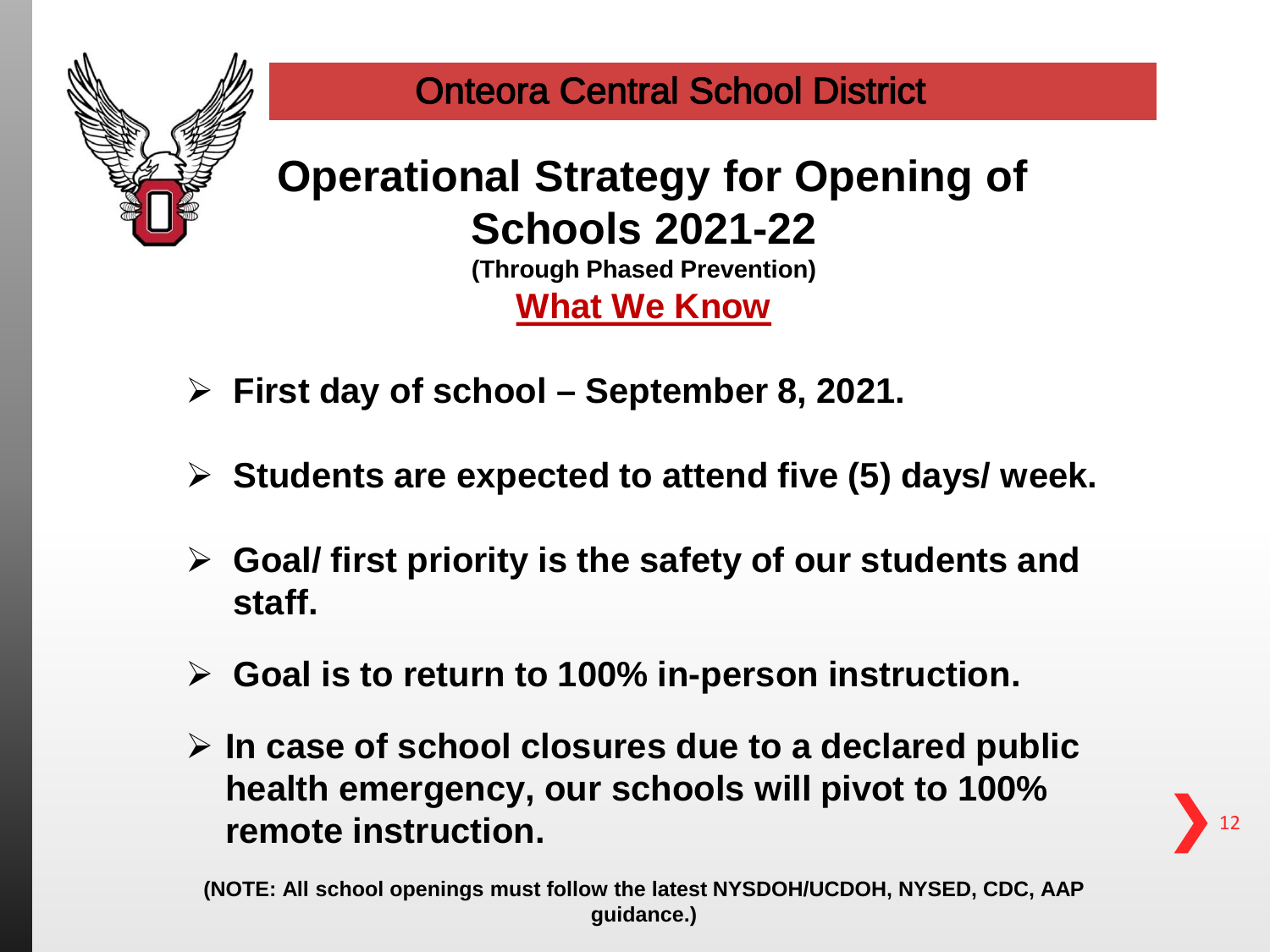

## **Operational Strategy for Opening of Schools 2021-22**

**(Through Phased Prevention)**

- **We will not be able to provide the same remote Onteora (specific hybrid/ remote-only option) as last year.**
- **While we are not planning to offer a fully remote/ hybrid option this year, if there are special circumstances that prevent a child from being able to return to school under the full in-person learning model we are exploring options through BOCES that will allow students to enroll in fully remote option.**

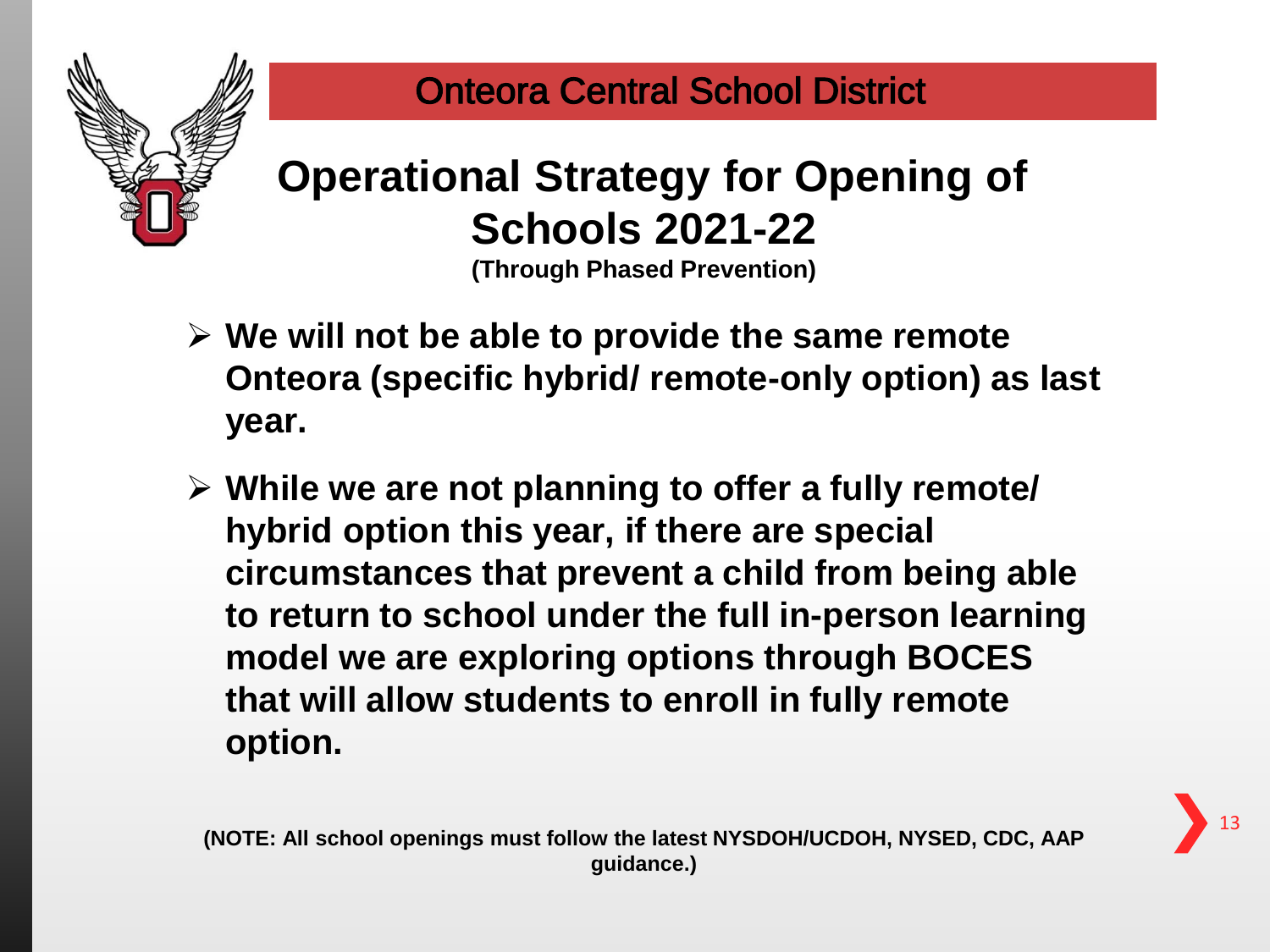

#### **Operational Strategy for Opening of Schools 2021-22**

**(Through Phased Prevention)**

- **All students & staff in all locations will be required to always wear a mask while indoors regardless of vaccination status. (This represents no change from our present procedures.)**
- **We will maintain a minimum of 3 feet of social distance. Classrooms are currently configured with these guidelines ( same as was in place per NYSED at conclusion of last school year.)**
- **We will continue to ask all students and staff to answer our pre-screening app and to show evidence of such completion as they enter our buildings.**
- **We will continue temperature checks.**

**(NOTE: All school openings must follow the latest NYSDOH/UCDOH, NYSED, CDC, AAP guidance.)**

14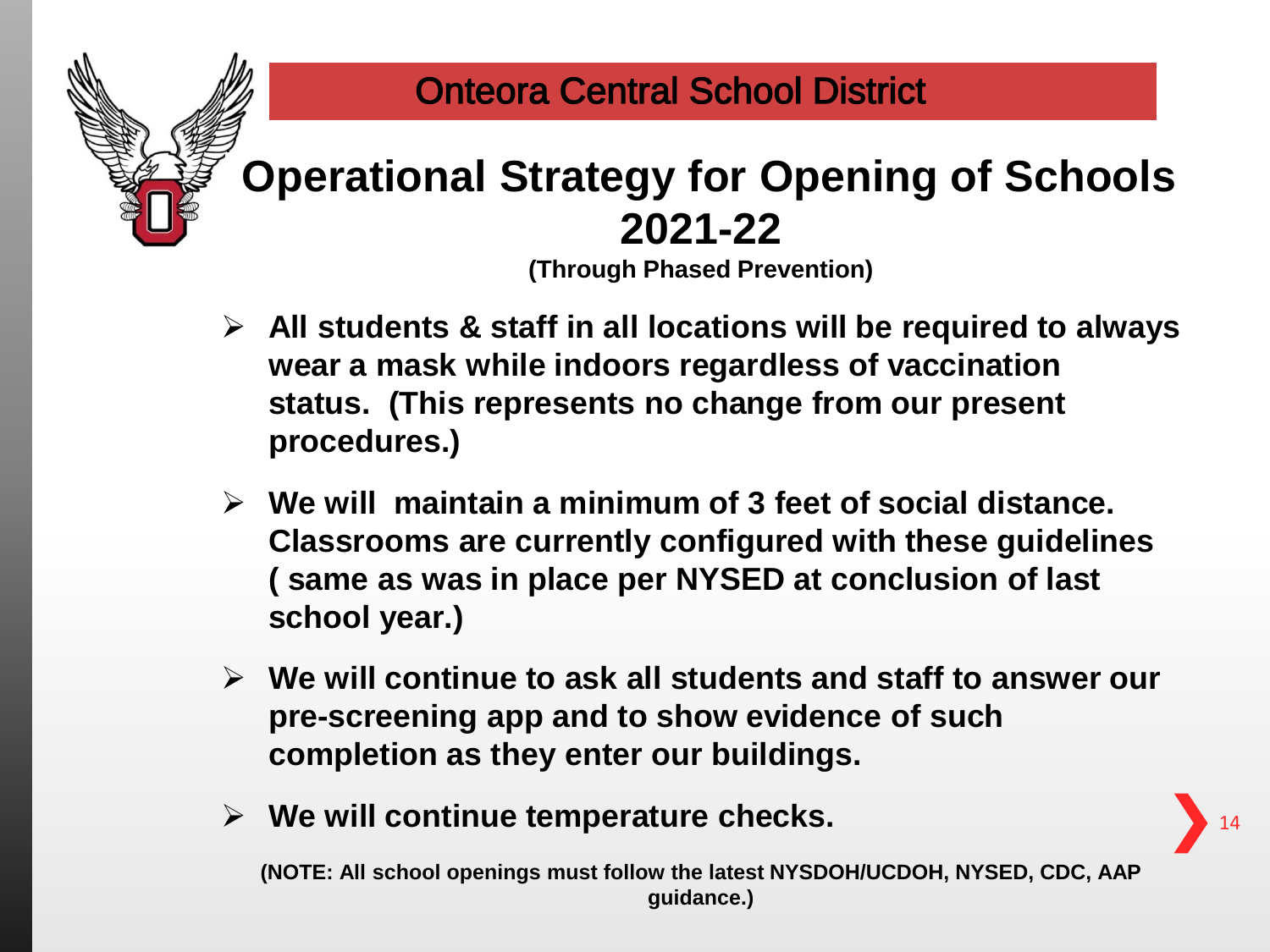

#### **Operational Strategy for Opening of Schools 2021-22**

**(Through Phased Prevention)**

- **Students/ staff who are experiencing any symptoms of illness should not come to school or work. If symptoms develop during the school or workday the individual will be sent home.**
- **We are pausing extracurricular transportation for this upcoming school year. Students will still be transported to after-school childcare (same as last year with same protocols in place.)**
- **We may adjust these requirements as conditions change and as necessary based on any received guidance from NYSDOH or NYSED.**

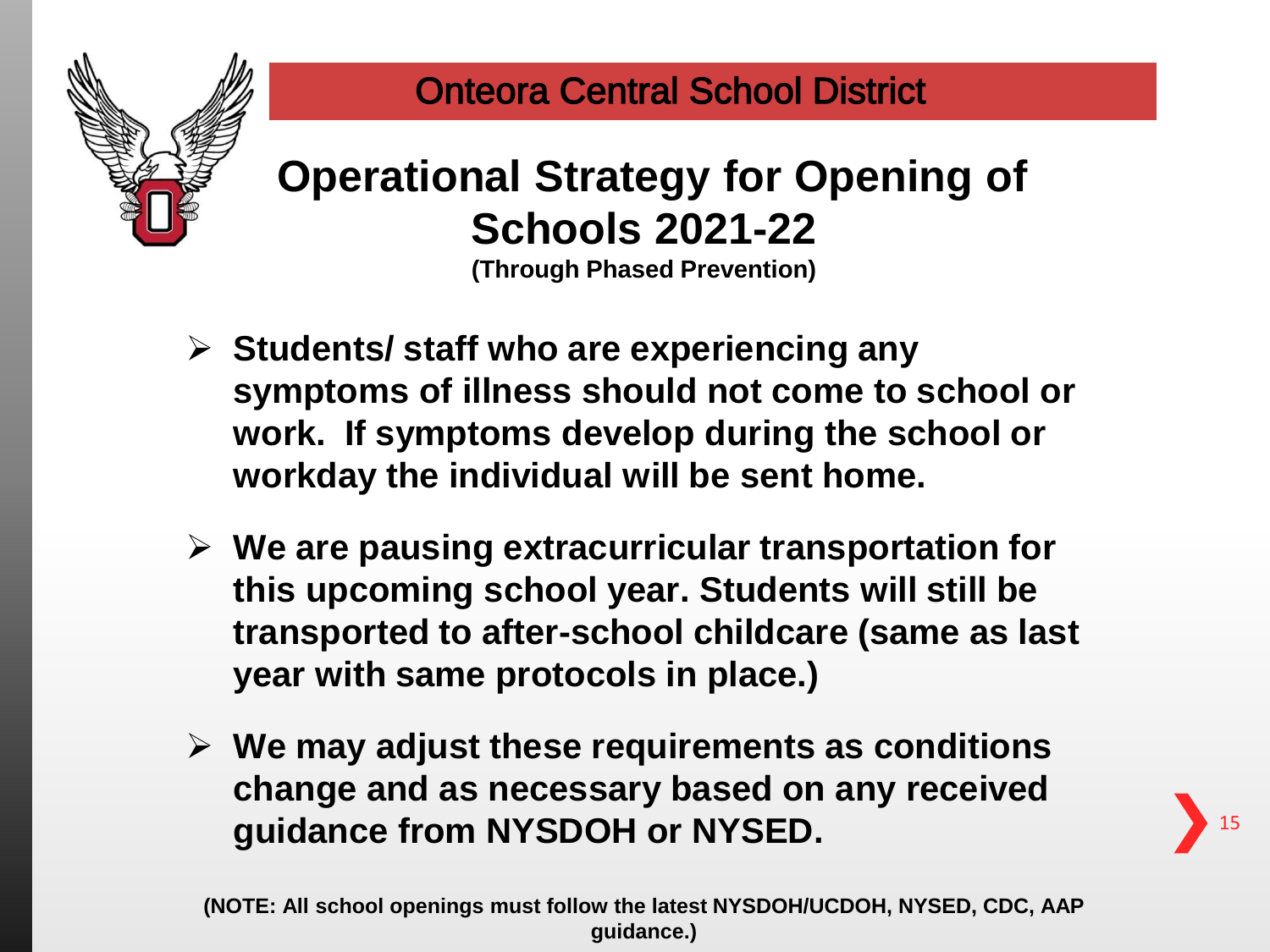

## **Operational Strategy for Opening of Schools 2021-22**

**(Through Phased Prevention)**

#### **What We Don't Know**

- **How we will configure school sports, spectatorships, extracurricular activities, school events, performing arts.**
- **We do not know what the State or County's criteria/ threshold for positive cases will be for limiting building capacity or shutting down schools.**

**(NOTE: All school openings must follow the latest NYSDOH/UCDOH, NYSED, CDC, AAP guidance.)**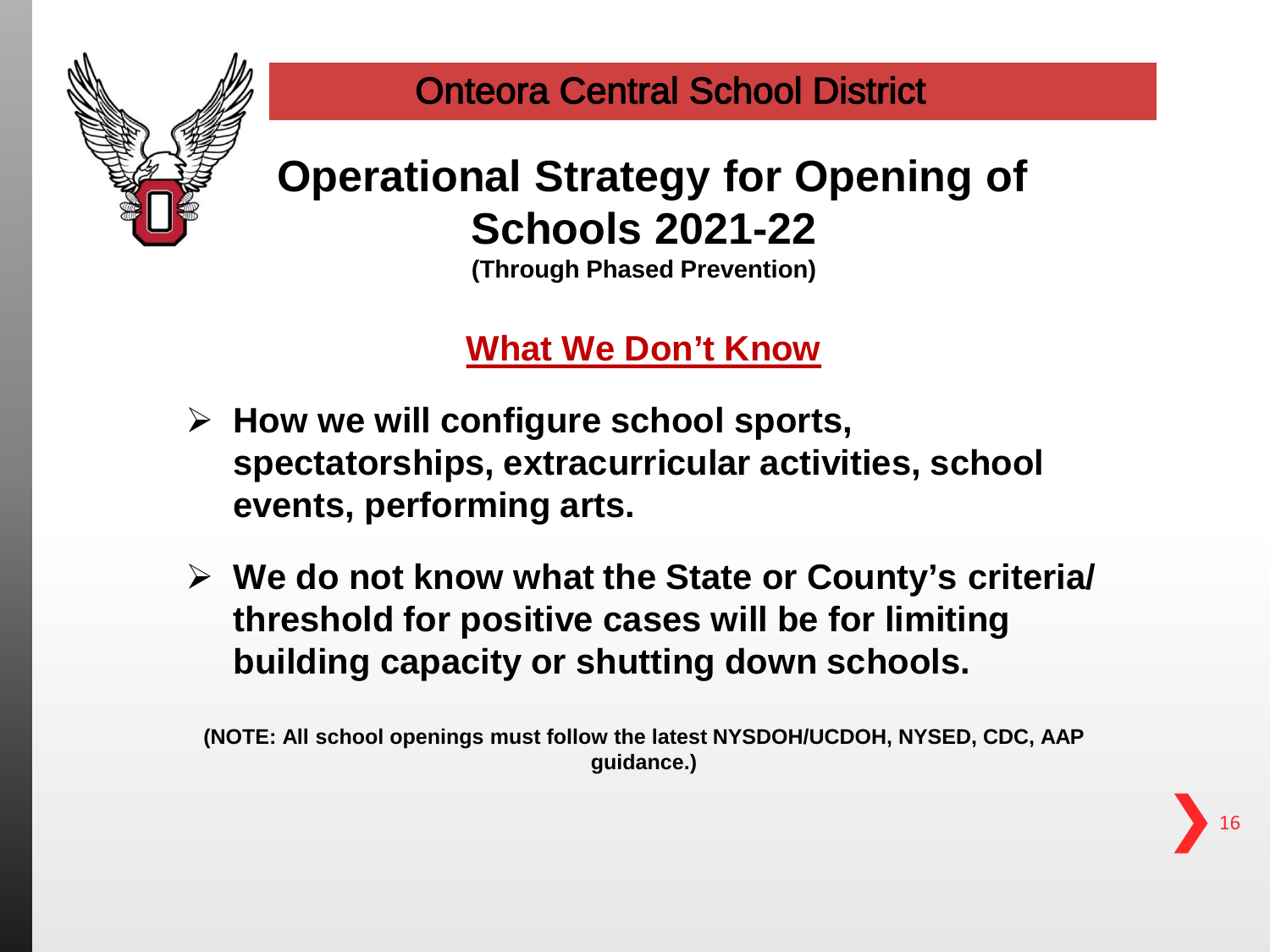

## Questions? Feedback?

### Please utilize the Q & A function